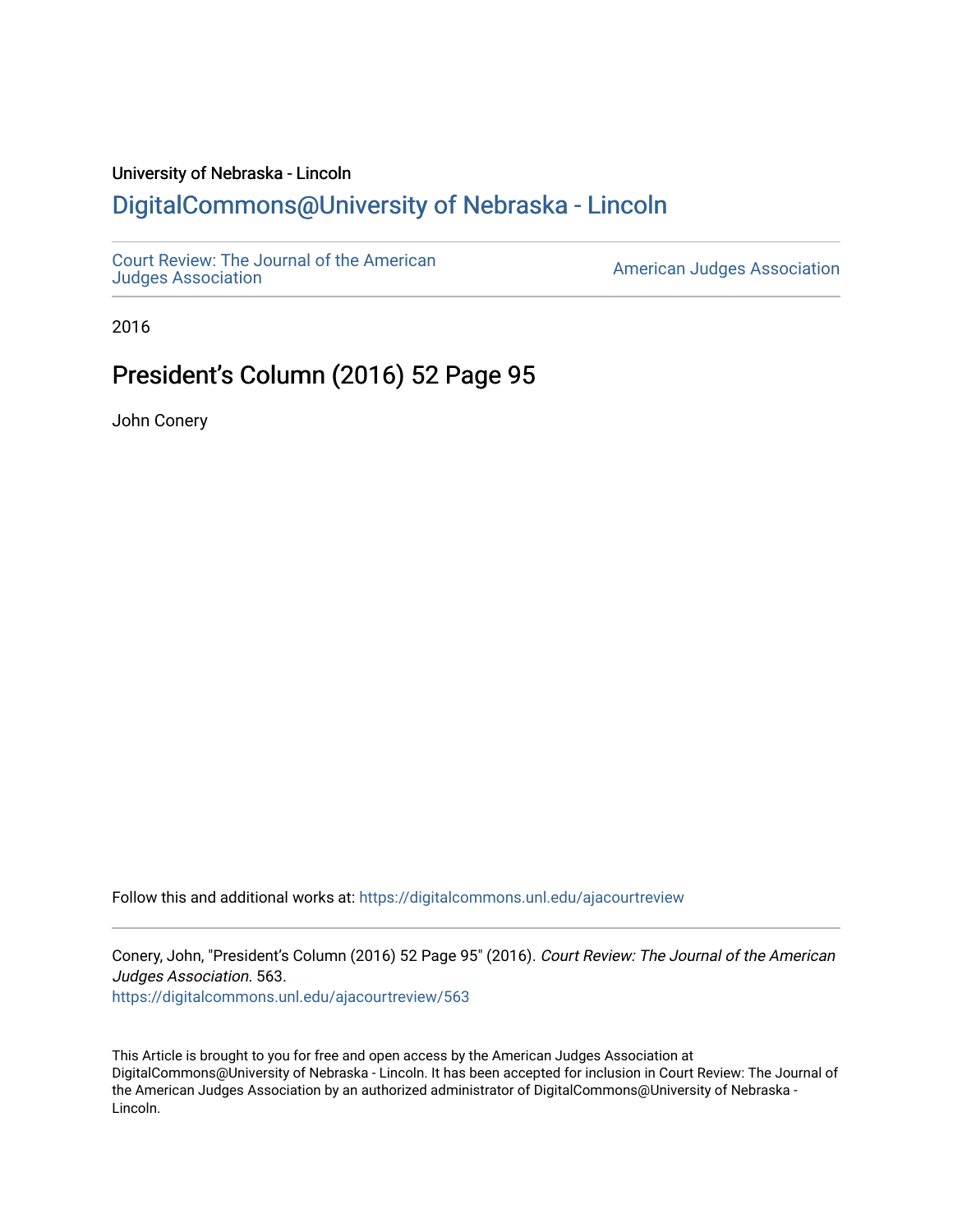# **President's Column**

### **John Conery**

**Thank** you, again, for affording me the high honor and great privilege of serving as your AJA president, your "man in the arena" this year. Time is flying by, and soon I'll be "passing the gavel" to president-elect Russ O hank you, again, for affording me the high honor and great privilege of serving as your AJA president, your "man in the arena" this year. Time is flying by, and soon annual conference in Toronto, September 25-30. Judge Otter, Judge Catherine Carlson, Judge Richard Kayne, and the entire conference committee have been working hard on conference planning. Yet again, our AJA members have produced a highquality educational program and combined it with just the right mix of social activities to create many opportunities for networking with AJA colleagues and our Canadian judges. If

you haven't already signed up, please visit our website, **http://www.amjudges.org/conferences/**, download the educational program, and see for yourself! You can also register for the conference online and take advantage of the favorable exchange rate! AJA welcomes one and all to join us in Toronto for a unique judicial learning experience at a beautiful venue.

Speaking of a unique judicial learning experience and a fun and rewarding time, I just returned from the National Association for Court Management (NACM) conference in Pittsburgh. I was

especially pleased to see our own AJA treasurer and NACM board member, Kevin Burke, at the conference. He's everywhere and is a great ambassador for AJA! NACM president Stephanie Hess was the picture of poise and professionalism as she heartily welcomed me and other justice partners to the conference. What a beautiful and impressive city!

Even more impressive was the level of dedication to learning and service to the profession exhibited by all of the NACM members! President-elect Scott Griffith led a timely and important discussion with Ohio Chief Justice Maureen O'Connor and Kentucky court administrative director Laurie Dudgeon on the work of the National Task Force on Fines, Fees, and Bail Practices. Congratulations, Scott! NACM is in good hands, and AJA wishes you well as you begin your presidency.

I had the opportunity to attend several of the NACM committee meetings as well. Assisted by the exceptional staff from the National Center for State Courts (NCSC), whose long-time professional Shelley Rockwell serves as AJA's association manager, the NACM members worked through lengthy agendas focused on how to improve our court system and our system of justice.

I was privileged to meet with many of the representatives of our justice partners who had been invited to the NACM meeting. Mary McQueen, NCSC president, played a prominent role at the conference using her warmth, unique style, and breadth and depth of knowledge on so many issues important to state courts to contribute to many discussions and effectively engage those in attendance. NCSC staffed many of the conference committees and contributed much to the success of the conference! AJA is blessed to have a longstanding, close relationship with the National Center. In fact, Jesse Rutledge of NCSC will be on hand at our Toronto conference, just as he was at

> NACM's, working behind the scenes to help everyone. Jesse, a native of Toronto, has kindly agreed to speak at our conference and give us a "virtual guided tour" of the programs and projects NCSC is working on for the betterment of all our state courts.

> Last year, we were fortunate to partner with the National Association of State Judicial Educators (NASJE) and the State of Washington to host our Seattle AJA conference. All agree that the conference was a huge success, thanks in no small part to a grant from another of our justice

partners, the State Justice Institute, led by its executive director, Jonathan Mattiello. Thanks, Jonathan. Unfortunately, this year's NASJE conference is scheduled for the same time as our Toronto conference.

I met with NASJE president Margaret Allen at the NACM meeting in Pittsburgh. She and I were disappointed we could not attend each other's conferences this year. We'll work to coordinate our meeting schedules for next year. We value a continued strong relationship with NASJE. We learned a great deal about effective judicial education from NASJE last year in Seattle and hope to continue to closely collaborate with NASJE in the future.

Speaking of learning from our justice partners, what struck me the most at the NACM conference was the unselfish dedication and service of the NACM members. Many of our judges at times convey an attitude that judges are the center of attention and the main players in our court system and do not properly recognize and credit the contributions of our justice partners. While no one can dispute that judges are essential to a vibrant justice system, it's especially enlightening to attend the national conferences of our justice partners, such as NACM,

*Continued on page 128*